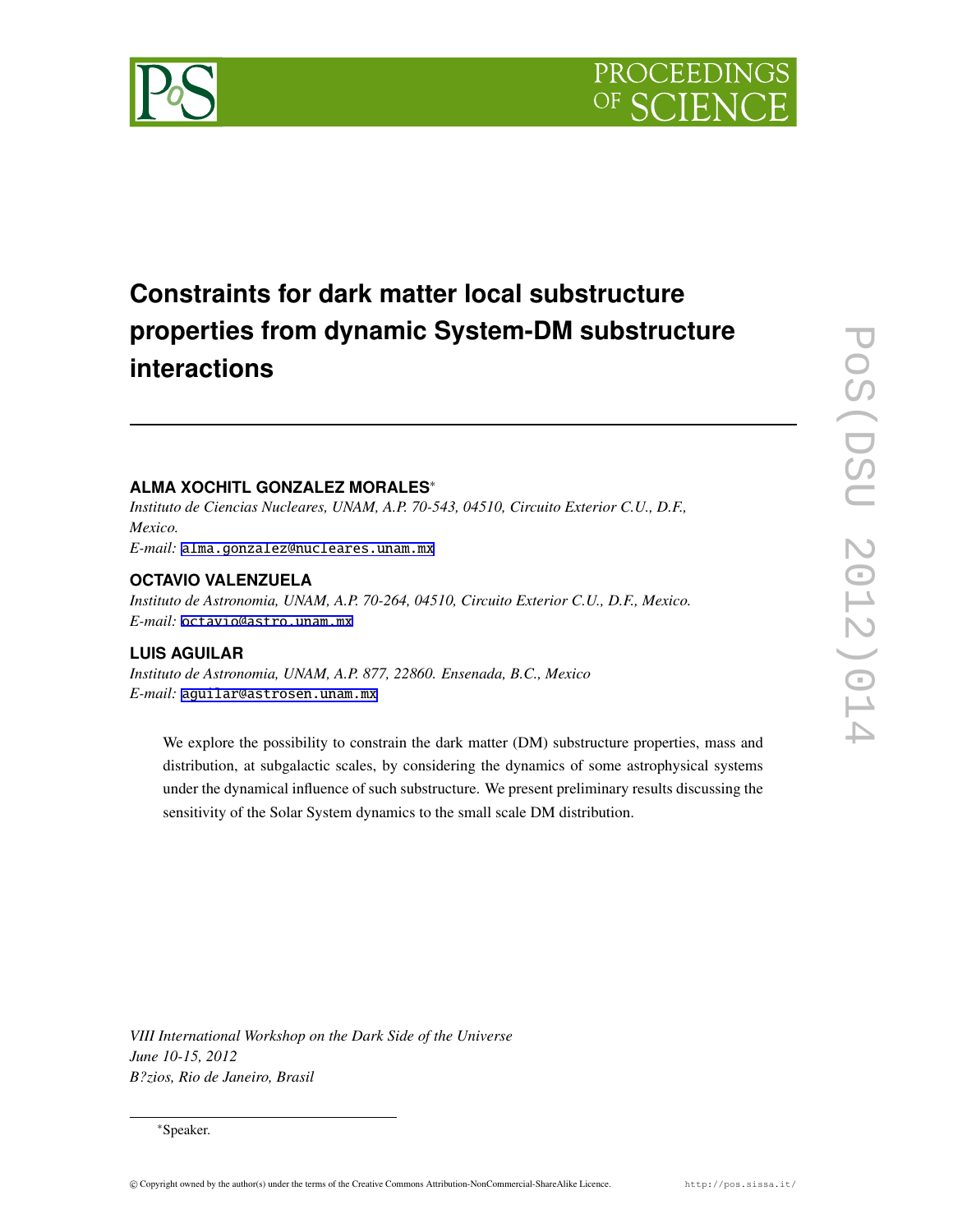# 1. Introduction

The Λ-CDM cosmological paradigm is consistent with the large scale observations of the universe; however, one of the main ingredients, the Dark Matter (DM), has not yet been detected. On the other hand, DM models based on WIMP's predict a large abundance of substructure at subgalactic scales. This has been considered as a potential problem for the Λ-CDM scenario because it is not obvious that the predicted dark substructure has an observational counterpart [[2](#page-6-0)], see however [\[3](#page-6-0)].

The properties, mass and abundance, of the substructure could be related to the properties of the power spectrum for primordial fluctuations, the nature of the dark matter, and the dynamical evolution of the fluctuations. In the  $\Lambda$ -CDM model the primordial mass power spectrum is fixed by inflation, and the dynamical evolution is followed trough *N*−body simulations, so that to constrain the properties of the substructure can constitute a test for the nature of the DM particle. Once a specific DM particle is assumed, the survival of the smallest structures trough the structure formation history is by itself a topic of discussion, being the extrapolation from N -body simulations at larger scales and the semi-analytic models the most used tools used to estimate the amount of substructure that could be present, in the galactic halos today [[4](#page-6-0), [5](#page-6-0)].

Also, it has been shown that the free streaming, and/or the kinetic decoupling, of WIMP's like DM candidates leads to a mass-power spectrum cut off at approximately  $M_{min} \sim 10^{-4} - 10^{-12} M_{\odot}$  [\[6,](#page-7-0) [7\]](#page-7-0), while in the case of the Axion the cut off could be as small as  $10^{-18} - 10^{-20} M_{\odot}$  $10^{-18} - 10^{-20} M_{\odot}$  $10^{-18} - 10^{-20} M_{\odot}$  [8, [9](#page-7-0)].<sup>1</sup> This small scale cut-off is unreachable to study with current *N*-body simulations, or with analytical models, and it is also undetectable through current observational techniques.

Here we explore an strategy that could allow us to set upper limits to the existence of the dark small structure — micro-halos and streams— in the galactic halo. Since the orbital elements of planets in our Solar System are known with outstanding accuracy [[11\]](#page-7-0), they might be sensitive to dynamical perturbations triggered by dark matter substructure. In this work we focus on the variation of the astronomical unit, due to the presence of dark substructure and how this compares with the reported anomaly in [\[15\]](#page-7-0). We also study the evolution of the Earth-Moon system, under the same perturbation field, and compare our results with the current uncertainty with which the corresponding semi-major axis is known [\[12](#page-7-0)]. This proposal was first presented in [[16\]](#page-7-0) and will be presented with more detail in [[17\]](#page-7-0).

### 2. Target tidal interactions with mini-halos and streams

The dynamics of some astrophysical systems is known with great accuracy that allows to constrain the existence of incredibly small gravitational perturbations. Here we consider the dynamical perturbations that such systems (the target) could undergo in the presence of dark substructure. That could be in the form of mini-halos or streams, —former DM sub-halos that had been already disrupted by tidal forces or encounters—. We will treat the encounters with mini-halos, and streams, as independent of each other and separately. First, we present the equations we will use for inde-

<sup>&</sup>lt;sup>1</sup>Other DM candidates like the Warm Dark Matter are also consistent with the large scale but they predict a PS cut off at approximately the dwarf galaxies mass [\[10](#page-7-0)]).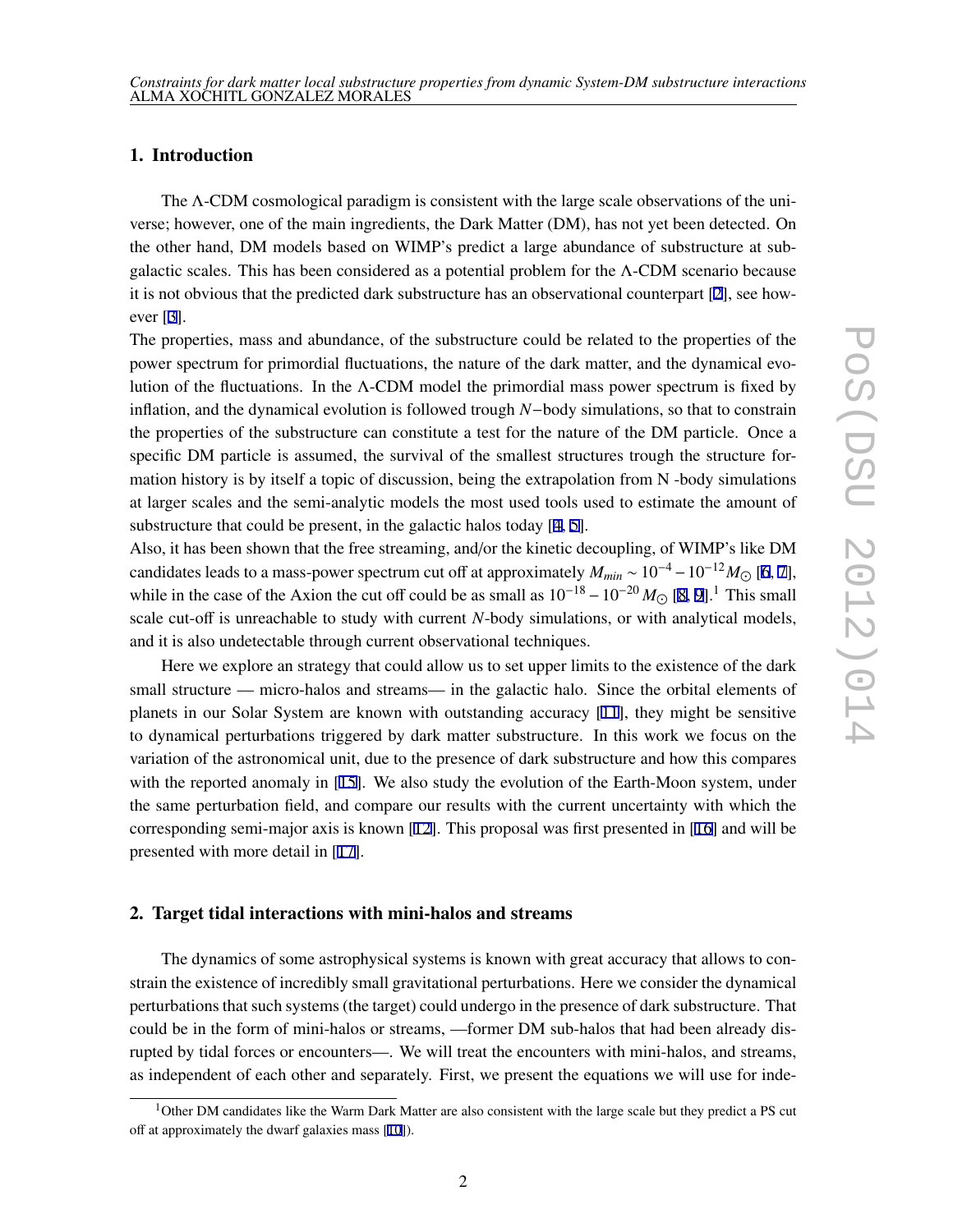pendent single encounters, and we then explain how we follow the evolution of the target under multiple encounters.

#### 2.1 One single encounter with the target

Our first approach is to consider spherical micro-halos: the impulsive energy injection to a target orbit during one single encounter, is

$$
\frac{\langle \Delta E \rangle_{mh}}{|E_b|} = \frac{14 \, G \, M_p^2}{3 \, M_c \, v_0^2 \, p^4} a^3,\tag{2.1}
$$

where, the impact parameter  $p$  is the minimal distance between the target and the pertuber;  $M_p$  is the perturber mass;  $M_c$  is the mass of the central body in the target;  $v_0$  is the relative encounter velocity; and *a* is the mean separation of the target system (it coincide with the semi-major axis for some systems) [[18,](#page-7-0) [19\]](#page-7-0). Equation 2.1 is valid whenever the characteristic size of the perturber is smaller that the impact parameter (point mass approximation); when the impact parameter is much larger than the extent of target (distant tide approximation); and the encounter velocity is much larger than the internal velocity of the target (impulsive regime). We have verified that the systems under study falls in these approximations.

In our second approach, we consider the perturbers to be a sort of dark streams of cylindrical symmetry, characterized by their linear mass density. The simplest model for a stream is 1-dimensional, i.e. a line of linear mass density  $\lambda_{ST}$ . In this case, the energy injection normalized to the binding energy of the target is:

$$
\frac{\langle \Delta E \rangle_{ST}}{|E_b|} = \frac{4\pi^2 G \lambda_{ST}^2}{M_c v_0^2 p^2 \sin^2(\theta)} a^3 \left( \cos^2(\alpha) \cos^2(\psi) + \sin^2(\psi) \right). \tag{2.2}
$$

The angles  $\alpha$  and  $\psi$  defines the orientation of the target orbital plane, and  $\theta$  the relative direction of movement of target, both with respect to the stream. More realistic models include the finite cross section stream with constant density; or with a power law density, either with a cusp or a core in the center. These models reduces to the one dimensional when the impact parameter is larger than the cross-section of the stream. Here we will consider only the 1-dimensional case and the analysis for the other models, as well as the derivation of equation 2.2, will be presented in [[17\]](#page-7-0).

#### 2.2 Multiple encounters during the lifetime of the target

As a result of multiple encounters, either with mini-halos or streams, the fractional energy of the target system will change. Our general approach to study the effect of this multiple encounters consists of Monte Carlo experiments. First, we draw random values for the encounter parameters  $(p, v_0, \alpha,$  etc.), and use them to assess the effect of one single encounter trough the fractional energy,  $\langle \Delta E \rangle / E_b$ . We then increment the experiment timer with  $\Delta t_{enc} \propto 2 p/v_0$  (the time it takes the perturber to traverse a sphere of radius equal to the impact parameter at the encounter velocity), and then we continue sampling encounters until the time limit is reached, (the lifetime of the target), or until the fractional energy reaches the unity (i.e. the target gets unbound). We repeat this procedure a number of times, so that we can construct an ensemble of histories of the multiple encounters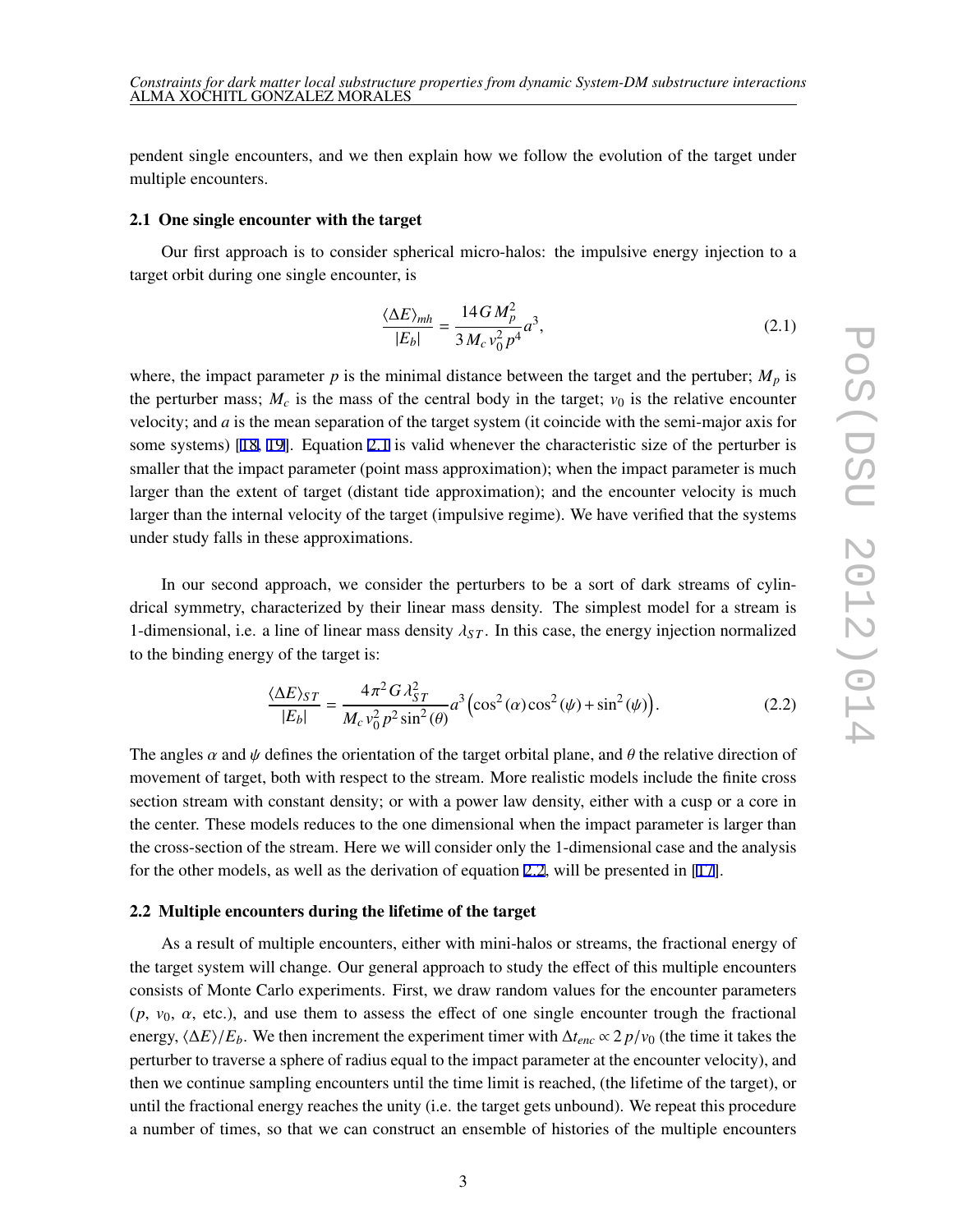<span id="page-3-0"></span>between the target and the perturber population. Finally, we find the median value of the total dynamical perturbations to the target experiment due to the presence of the dark substructure.

In the case of encounters with mini-halos we sample the impact parameters from a nearestneighbor distribution, with numerical density  $v = \rho_{dm} f_s / m_{mh}$ ,  $(f_s$  is the fraction of the mass density,  $\rho_{dm}$ , of dark matter that is in form of mini-halos of mass  $m_{mh}$ ). On the other hand, if the perturbers are streams, we use the cumulative distribution shown in figure 1. The problem in using a nearest neighbor distribution, again, is that we would be linking a sample volume to the impact parameter distribution. To break this link, we start with a given random realization of a region of the 3D-space where lines have been thrown at random and uniformly. Then, we choose a collection of arbitrary, and sufficiently, separated points within this region, and determine the minimum distance, impact parameter, for each point to the lines, ending with the distribution in figure 1. Finally, we relate the starting realization to a specific universe with a certain spatial mass density, and linear mass density for the lines, with the relation,  $p = \left(\sqrt{\lambda_{ST} \rho^* / f_s \rho_{dm}}\right) x$ , where  $\rho^* = 1205.08$  is the numerical mass density we measure from the random sampling, and the other parameters depend on the specific system under study. This relation comes from a dimensional analysis. For the velocity distribution, we use a Maxwellian distribution, and a uniform distribution function for the geometric parameters,  $(\beta, \alpha, \text{etc.})$ . In the next section we present a couple of examples that illustrates the applicability of the method we have described.



Figure 1: Probability distribution function of impact parameters for stream like perturbers. The impact parameter is scaled according to the particular physical system using:  $p = \left(\sqrt{\lambda_{ST} \rho^* / f_s \rho}\right) x$ 



Figure 2: Probability distribution function for the Earth-Moon system binding energy change. Each run in the ensemble correspond to the result after multiple encounters with mini-halos of mass  $m_{mh}$  =  $10^{-6} M_{\odot}$  for about 4*Gyr*, and with the canonical value of the dark matter local density.

# 3. Examples of applicability

The Solar System dynamics is known with high accuracy. The planetary semi-major axis is known with a precision of the order of  $\Delta a/a \approx 10^{-8}$  for Neptune [\[11](#page-7-0)], while for the Earth-Moon system is  $\approx 10^{-12}$  [[12\]](#page-7-0). This precision has made the Solar System to be a great laboratory for tests of general relativity and, in this work, for constraint the amount of DM substructure that may be present in the solar neighborhood.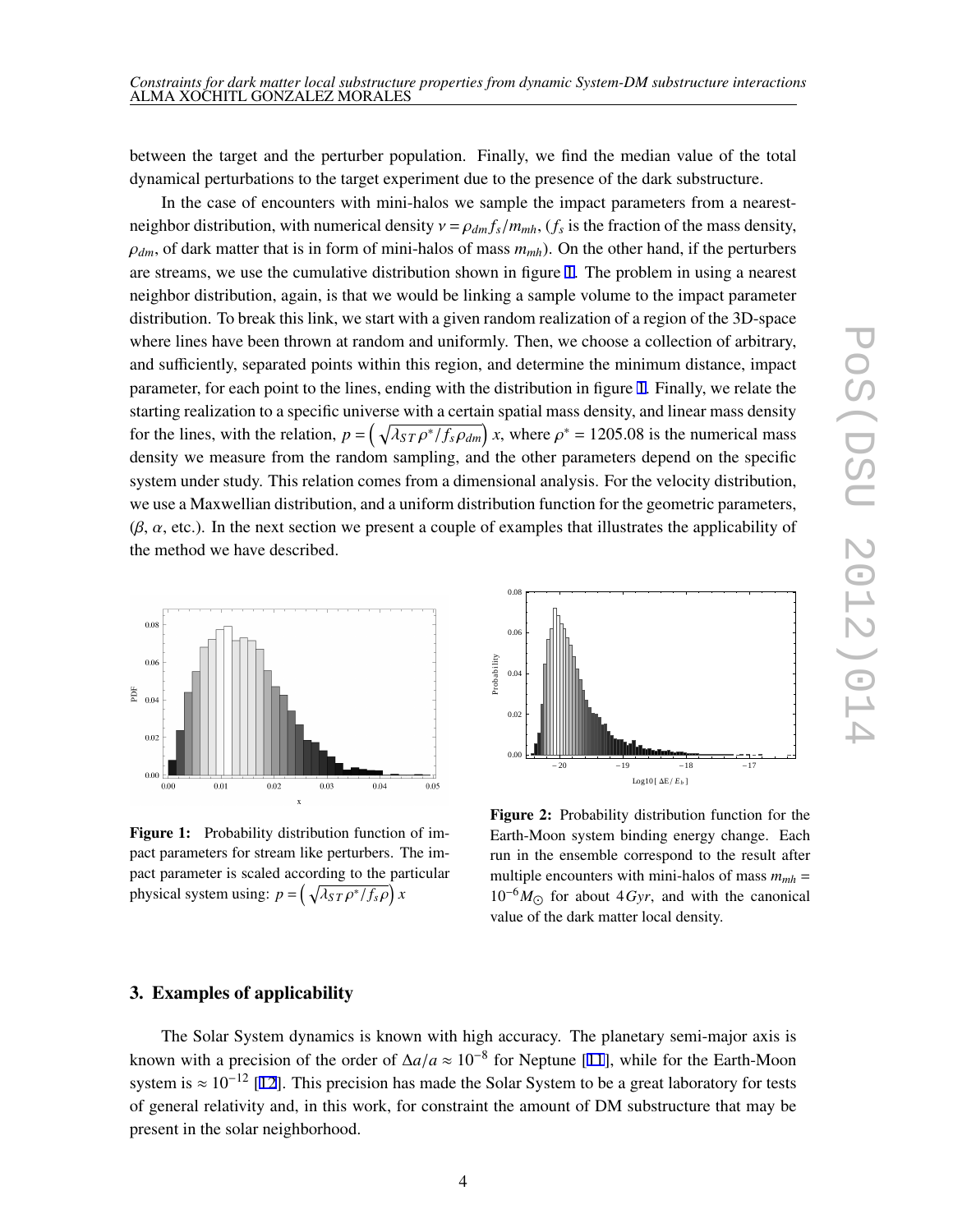#### 3.1 The case of the Earth-Moon system

In figure, [2](#page-3-0) we show an example of the resultant probability distribution for an ensemble of Monte-Carlo experiments. Each of the runs in the ensemble corresponds to a history of encounters between the Earth-Moon system and mini-halos, (with  $m_{ST} = 10^{-6} M_{\odot}$ ), for about 4 Gyr. Since the distribution is non-symmetric, we will use the median value instead of the mean. A similar distribution is obtained when the perturbers are streams.



Figure 3: Median value of the Earth-Moon system binding energy total change as a result of multiple encounters with mini-halos of mass *mmh*, and for three different values of the local dark matter density (in  $M_{\odot}/AU^3$  units). The dashed line correspond to the current observational limit [\[12](#page-7-0)]

Now, in figure 3 we show the results for the median value of the energy perturbation, as a function of the mini-halo mass, (spherical), and for three different values of the local dark matter density, including the canonical value (blue line),  $\rho_{dm} \sim 10^{-18} M_{\odot}/AU^3 (0.3 GeV/cm^3)$  [[13,](#page-7-0) [14\]](#page-7-0). We can see that the system is not very sensitive to this kind of perturbations, not even at higher values of the local dark matter density. On the other hand, in figure [4](#page-5-0) we show the results now as a function of the mass linear density, for stream like perturbers. Note that values  $\lambda_{ST} > 10^{-10} M_{\odot}/AU$ are excluded by the current precision in the Earth-Moon distance (dashed line), if the fraction of streams is assumed to be the unity. Lowering this last quantity to the 10%, i.e for  $f_s = 0.1$ , lowers the factor  $\Delta E/E_b$  to an approximately 15% of its value for  $f_s = 1$ . Even with such a small fraction of the dark matter in form of streams, the allowed values for the linear density are for  $\lambda_{ST}$  < 10<sup>-8</sup>. Only for  $f_s \approx 0.05$  the values  $\lambda_{ST} < 1 M_{\odot}/AU$  are allowed by the observational restrictions. Combinations with larger values of the the local dark matter density are also excluded, for  $f_s = 1$ .

### 3.2 Anomalous evolution of the astronomical unit

There is some evidence of a variation in the astronomical unit (AU), the increase is reported to be about 15*cmyr*−<sup>1</sup> [[15\]](#page-7-0). This anomaly remains unexplained, (see however [\[20](#page-7-0)]). We have applied our formalism of multiple encounters with dark substructure to the Sun-Earth system, to check if such anomaly could be explained by the dynamic perturbations due to the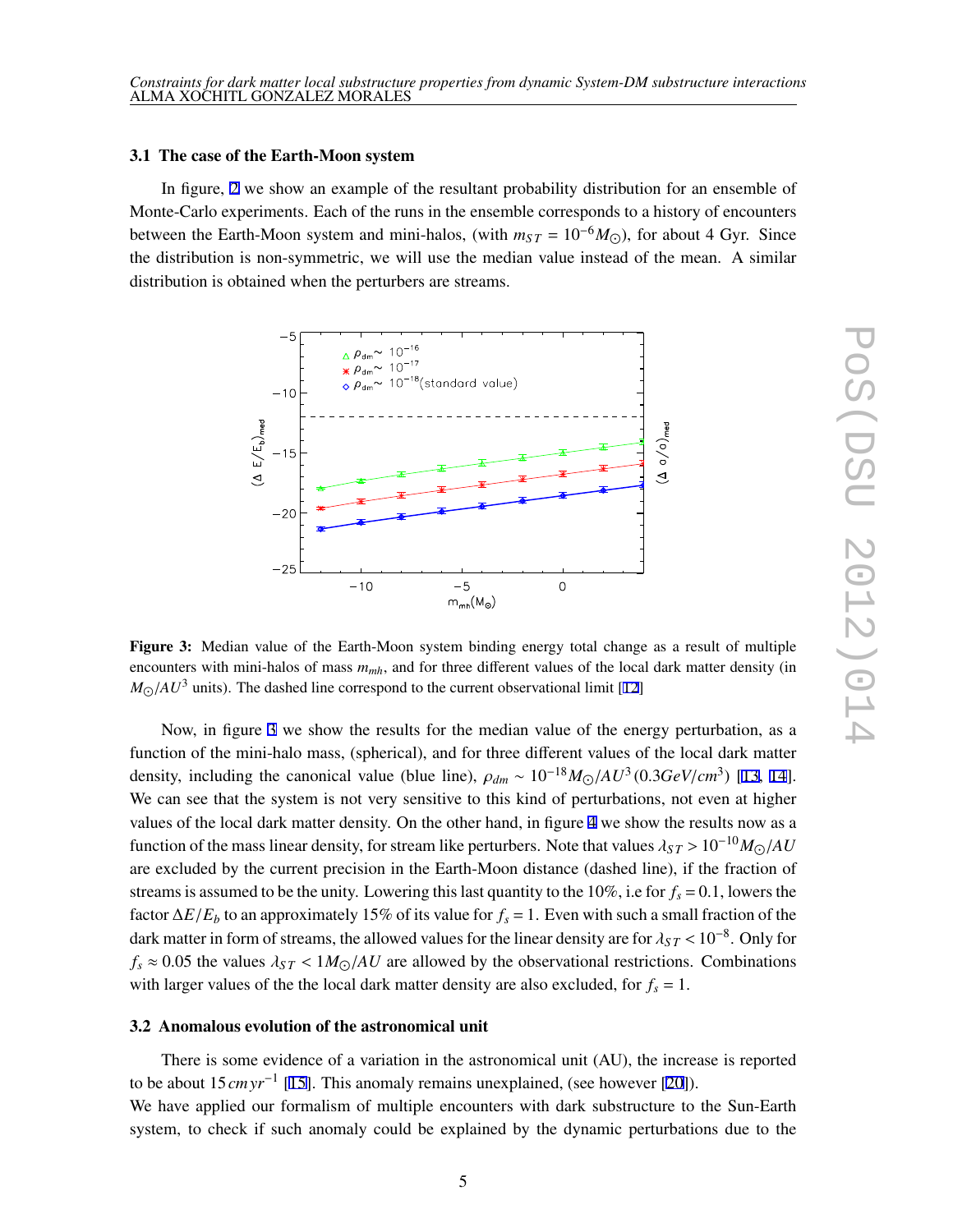<span id="page-5-0"></span>

Figure 4: Median value of the Earth-Moon system binding energy total change as a result of multiple encounters with streams mass linear density  $\lambda_{ST}$ , and for three different values of the local dark matter density (in  $M_{\odot}/AU^3$  units). The dashed line correspond to the current observational limit [\[12](#page-7-0)]



Figure 5: Median value of the Earth-Sun system binding energy change, as a result of multiple encounters with streams with linear mass density  $\lambda_{ST}$ . The dashed line correspond to the reported variation of the AU  $(\approx 15 \, \text{cm/yr}).$ 

presence of dark substructure. In figure 5 we show the median value of the total fractional energy for different values of the perturber linear density. We see that in general these kind of perturbations are not enough to explain the reported anomaly, indicated by the dashed line. A similar trend was found when studying interactions with mini-halos.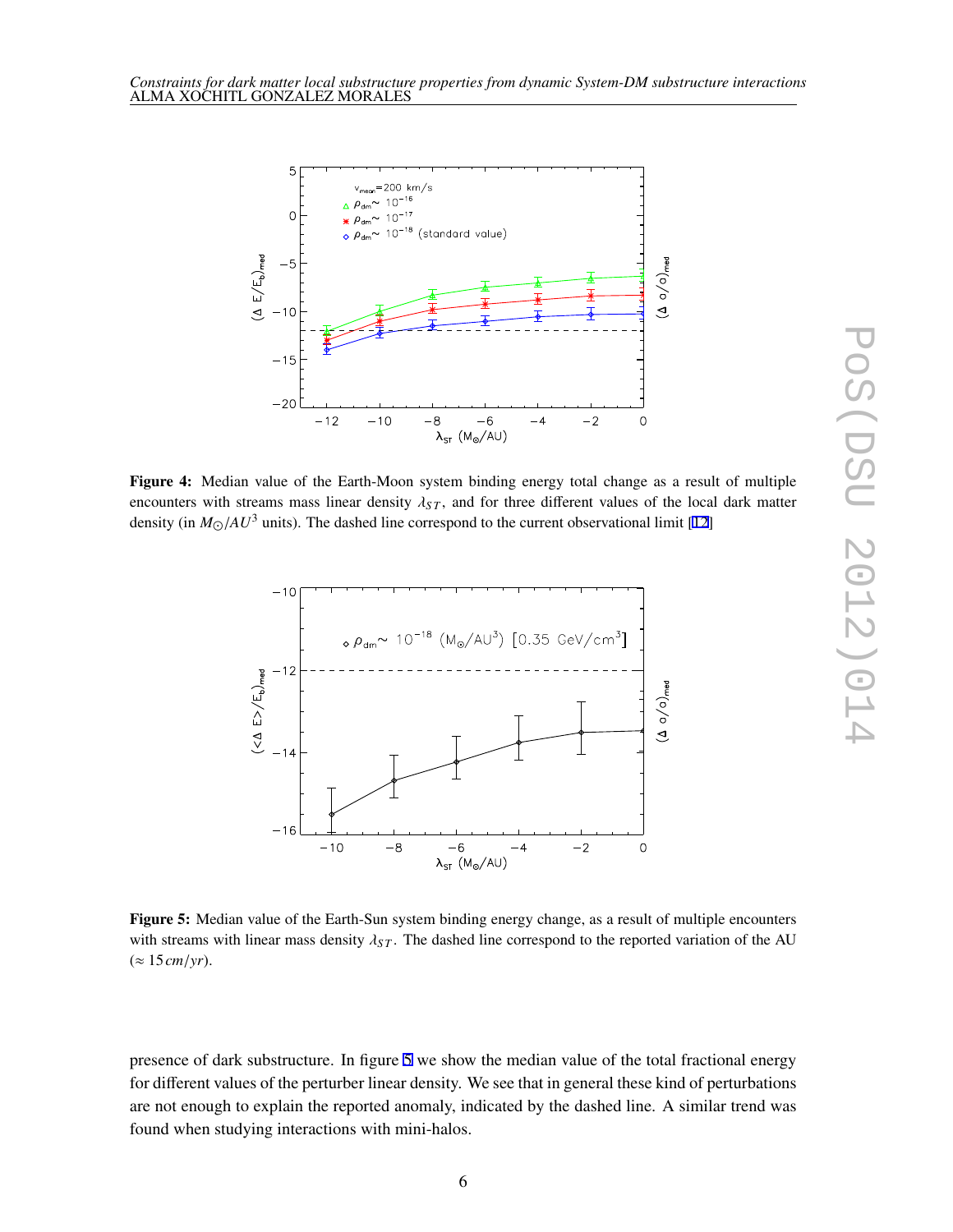# <span id="page-6-0"></span>4. Discussion

We studied the dynamical effect that a population of dark substructure, mini-halos or streams, could imprint in the dynamics of astrophysical systems. In particular, the dynamics of the Solar System. And how this could be used to set up constraints to the properties, mass and distribution, of such substructure.

We find, for the Earth-Moon system, the perturbations due to the presence of mini-halos are smaller than the observational restrictions, so that we can not impose any constraint to their mass. Even in the idealized case that all the dark matter density is distributed in mini-halos, the cumulative effect is smaller that the current restrictions. On the other hand, we find several restrictions to the value of the linear mass density of streams that could be present in the solar neighborhood with out being in contradiction with the current observational limits. This values depends on the fraction of the dark matter being in the form of streams. For  $f_s = 1$  only values of  $\lambda_{ST} < 10^{-10} M_{\odot}/AU$  are allowed, while for  $f_s \approx 0.05$  larger values are permitted,  $\lambda_{ST} < 1 M_{\odot}/AU$ . We also find that neither the perturbations due to mini-halos nor due to streams, for about the lifetime of the Earth, would be energetic enough to explain the reported anomaly in its variation.

But, we would like to remark that those results are sensitive to the mean value of the local dark matter density, which is determined at larger scales (about Kilo parsecs). However, it remains open the possibility of having large over-densities at lower scales, still consistent with the mean density. Increasing the value of the dark matter density has the effect of increasing the total fractional energy given, so it would be possible to explain the anomaly in that case.

In this contribution we have considered that all the dark matter is in form of mini-halos, or streams, separately. A more realistic situation would be one in which a fraction of the mass is in form of mini-halos, and the rest is in form of streams. Such cases, and their implications, as well as the study of other systems, are considered in a work that is under revision now. We will also discuss a possible connection between the value of the linear mass density and the mass of the initial sub-halos. That could allow us to translate our constraints, to information about the cut-off mass power spectrum.

### 4.1 Acknowledgments

Alma wants to thanks the DSU organizers, and the ICN-UNAM teaching department, for all the financial support when attending at this conference. Alma's work is supported by DGAPA-UNAM grant No. IN115311 and a CONACyT PhD fellowship.

#### References

- [1] Green, A. M. 2010, arXiv:1004.2383
- [2] Klypin, A., Kravtsov, A. V., Valenzuela, O., and Prada, F. 1999, ApJ, 522, 82
- [3] Xu, D. D., Mao, S., Cooper, A. P., et al. 2010, MNRAS, 408, 1721
- [4] Diemand,J. and others, *Clumps and streams in the local dark matter distribution*, *Nature* 454 (2008) 735–738.
- [5] R. E. Angulo and S. D. M. White, *The Birth and Growth of Neutralino Haloes*, arXiv:0906.1730.